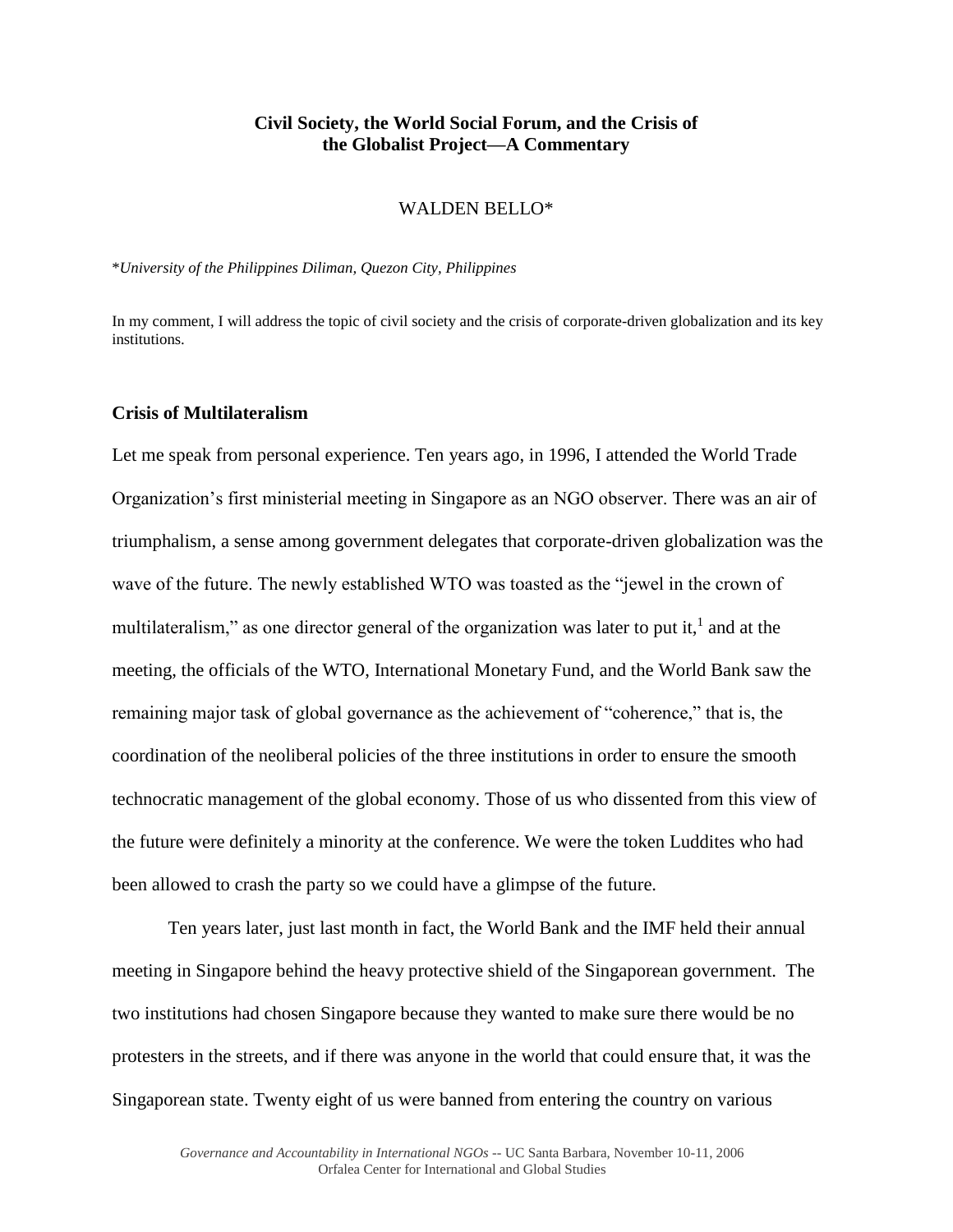pretexts. In my case, the government said that the reasons for keeping me out were that I had led protests against the WTO, that I had spearheaded the seizure of embassies and consulates, and that I had broken into the World Bank to steal documents. These were all peaceful activities to which I plead guilty, but my point here is that the crisis of legitimacy that has overtaken the two institutions is so profound that they had to hold their annual conference under armed guard! Seemingly triumphant a decade ago, corporate-driven globalization is now in very deep crisis. What are the indicators of this crisis?

Well, first of all, as noted above, the loss of legitimacy of the key multilateral institutions that serve as the political canopy of corporate-driven globalization. Sebastian Mallaby, the influential pro-globalization commentator of the *Washington Post,* writes the globalist project is in trouble because "trade liberalization has stalled, aid is less coherent than it should be, and the next financial conflagration will be managed by an injured fireman."<sup>2</sup>

In fact, the situation is worse than he describes. The International Monetary Fund (IMF) is practically defunct. Knowing how the Fund precipitated and worsened the Asian financial crisis, more and more of the advanced developing countries are refusing to borrow from it or are paying ahead of schedule, with some declaring their intention never to borrow again. These include Thailand, Indonesia, Brazil, and Argentina. Since the Fund's budget greatly depends on debt repayments from these big borrowers, this boycott is translating into a budget crisis. The upshot of these developments is that payments of charges and interests, according to Fund projections, will be cut by more than half, from \$3.19 billion in 2005 to \$1.39 billion in 2006 and again by half, to \$635 million in 2009. These reductions have created what Ngaire Woods, an Oxford University specialist on the Fund, describes as "a huge squeeze on the budget of the organization."<sup>3</sup>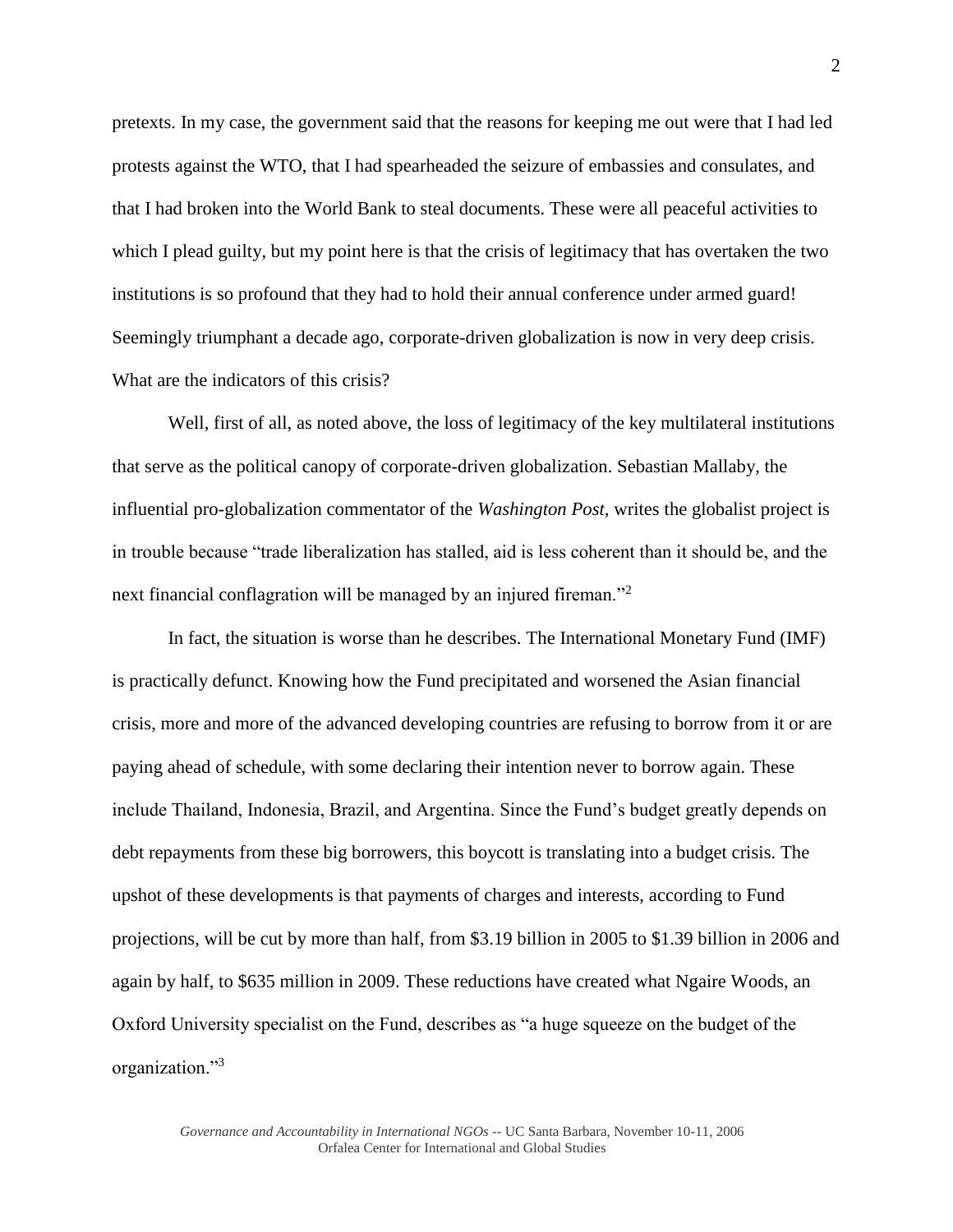The World Bank may seem to be in better health than the Fund, but, having been central to the debacle of structural adjustment policies that left most developing and transitional economies that implemented them in greater poverty, with greater inequality, and in a state of stagnation, the Bank is also suffering a crisis of legitimacy. Robin Broad, one the of the leading experts on the Bank, claims, in fact, that the crisis of the Bank is really more profound than that of the Fund, but that, unlike the IMF, the Bank has a well-oiled PR machine that transmogrifies questionable research into sound-bite friendly factoids.<sup>4</sup> But even so, the Bank now finds that more and more governments are reluctant to borrow heavily from it. Since the Bank, like the Fund, is mainly supported from debt repayments, this is, as Woods points out, leading to a budget crisis as well.

But perhaps the crisis of legitimacy is most acute at the World Trade Organization, where the Doha Round of global negotiations for more trade liberalization unraveled abruptly last July, when the talks among the so-called Group of Six collapsed in acrimony. A key reason for this is that developing country governments, under pressure from their citizenries, no longer want to open their agricultural markets to dumped goods from the European Union and the United States and to allow their manufacturing industries and services to be bankrupted or taken over by transnational corporations. The pro-free trade American economist Fred Bergsten once compared trade liberalization and the WTO to a bicycle: they collapse when they are not moving forward. That point of collapse may be nearer than it seems.

### **Dimensions of the Crisis of Globalization**

But the crisis of the multilateral system of world economic governance is but the most noticeable sign of the crisis of the globalist project. There are other, deeper indicators. A decade ago, the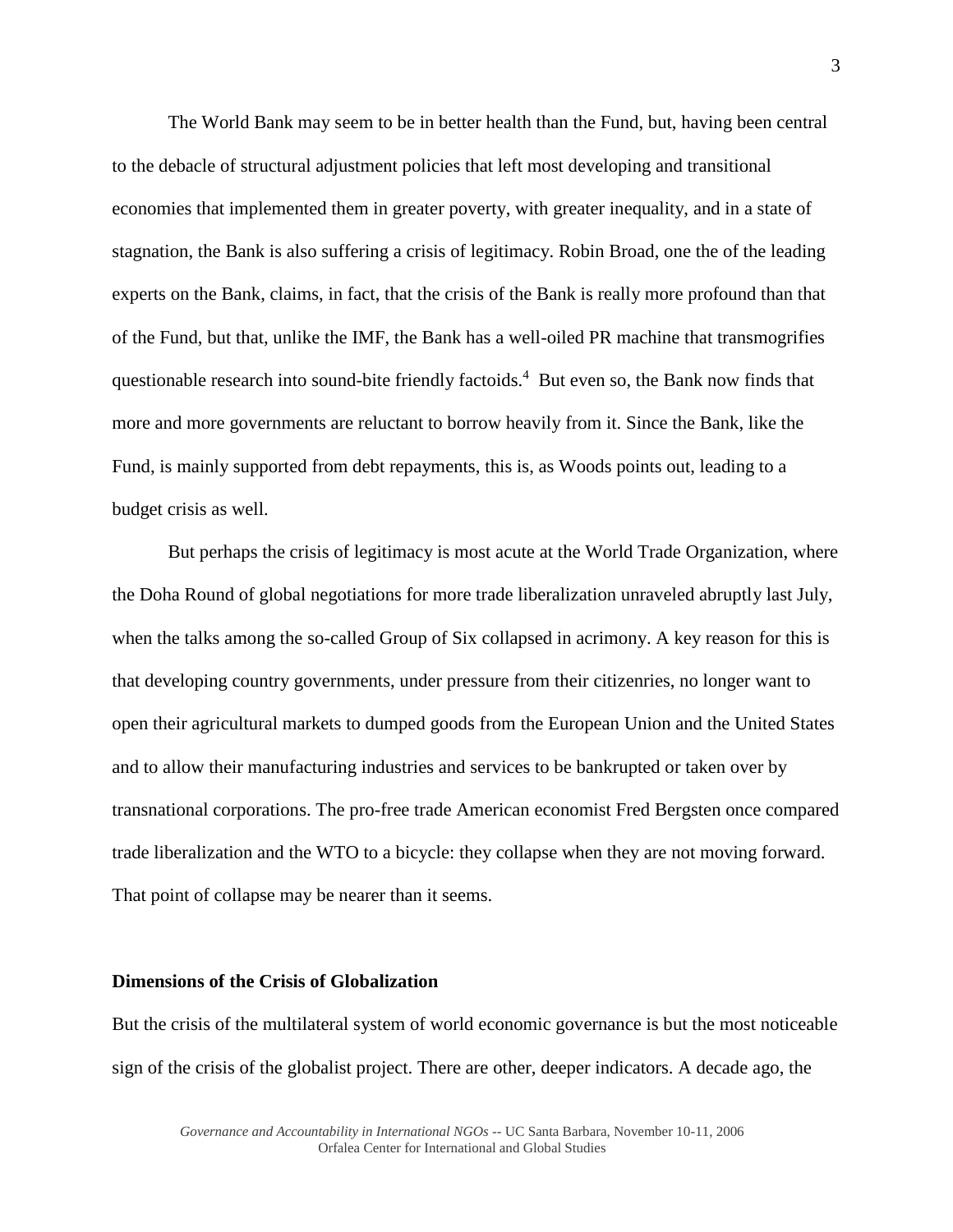writings of the globalists celebrated the emergence of a functionally integrated global economy, the so-called borderless world. Ten years later, despite runaway shops and outsourcing, what passes for an international economy is still a collection of national economies—interdependent no doubt, but economies whose dynamics are still largely determined by internal factors.

Ten years ago, we were told that state policies no longer mattered and that soon, corporations would dwarf states. In fact, states still do matter. The European Union, the United States government, and the Chinese state are today stronger than they were a decade ago as economic actors. Moreover, state policies, such as industrial policy and trade policy—that is, interfering with the market in order to build up industrial structures or promote welfare policies—still make a difference. Indeed, over the last ten years interventionist government policies have spelled the difference between development and underdevelopment, prosperity and poverty. Malaysia's imposition of capital controls during the Asian financial crisis in 1997-98 prevented it from unraveling like Thailand or Indonesia. It was also strict capital controls that insulated China from the economic collapse engulfing its neighbors.

A decade ago, we expected the emergence of a transnational capitalist elite that would manage the world economy. Indeed, this was a project of Bill Clinton and his Secretary of the Treasury Robert Rubin. The adoption of a strong dollar policy in the mid-nineties that would assist the recovery of the Japanese and German economies, even at the expense of US firms, was Washington's way of saying that it had the long-term strategic interests of global capital, not just US capital's interests, in mind. A strong dollar translated into cheaper Japanese and German products in the US and European markets relative to US products, thus acting as a boost to Japanese and German recovery, as Robert Brenner pointed out.<sup>5</sup> But the Clinton project was aborted under Bush. The transnationalized fractions of the different national capitalist classes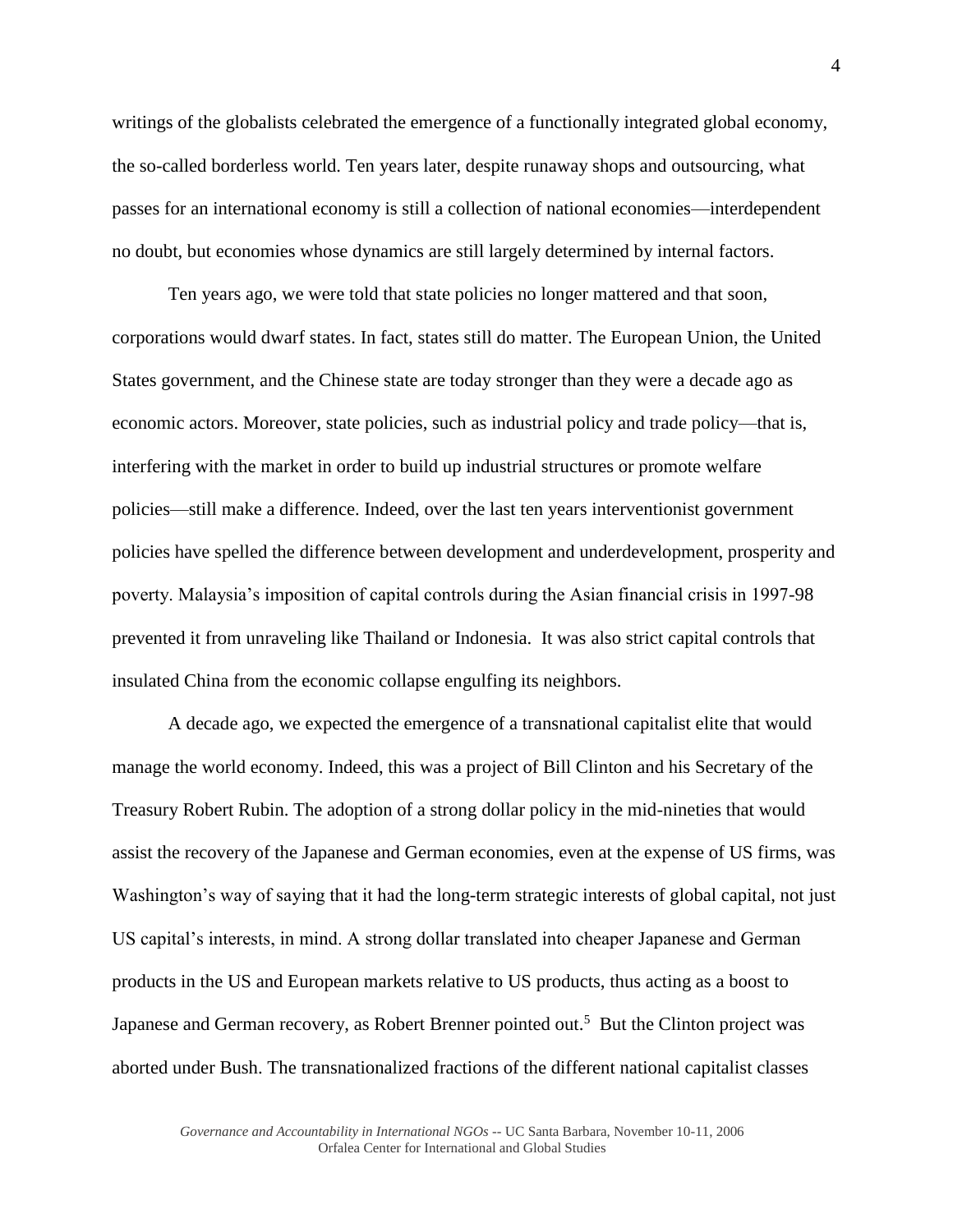have been overwhelmed by the nationalist fractions, and what we have today are national elites in sharp competition with one another, seeking to beggar one another's economy. For instance, the US elite does not sign the Kyoto Protocol in order to get the European and Japanese elites to absorb most of the costs of global environmental adjustment and thus make US industry more competitive against them.

#### **Causes of the Crisis**

Pointing to the stalling of globalization leads to the question: what are the factors responsible for this? I think we can identify three factors. One, already alluded to above, is the preference of national capitalist classes for a strategy of shifting the burden of adjusting to the global crisis of overproduction, stagnation and the environmental crisis to each other rather than forging one common, cooperative response. While cooperation may be the rational strategic choice from the point of view of the system, it may not be the case from the point of view of national capitalist interests.

A second factor has been the corrosive effects of the double standards brazenly displayed by the hegemonic power, the United States. While the Clinton administration did try to move the United States towards free trade, its successor, the Bush administration, has hypocritically preached free trade while practicing protectionism. Indeed, the trade policy of the Bush administration seems to be free trade for the rest of the world and protectionism for the United States.

A third reason is the gap between ideology and reality. There has been too much of a dissonance between the promise of globalization and free trade and the actual results of neoliberal policies, which have been more poverty, more inequality, and stagnation. One of the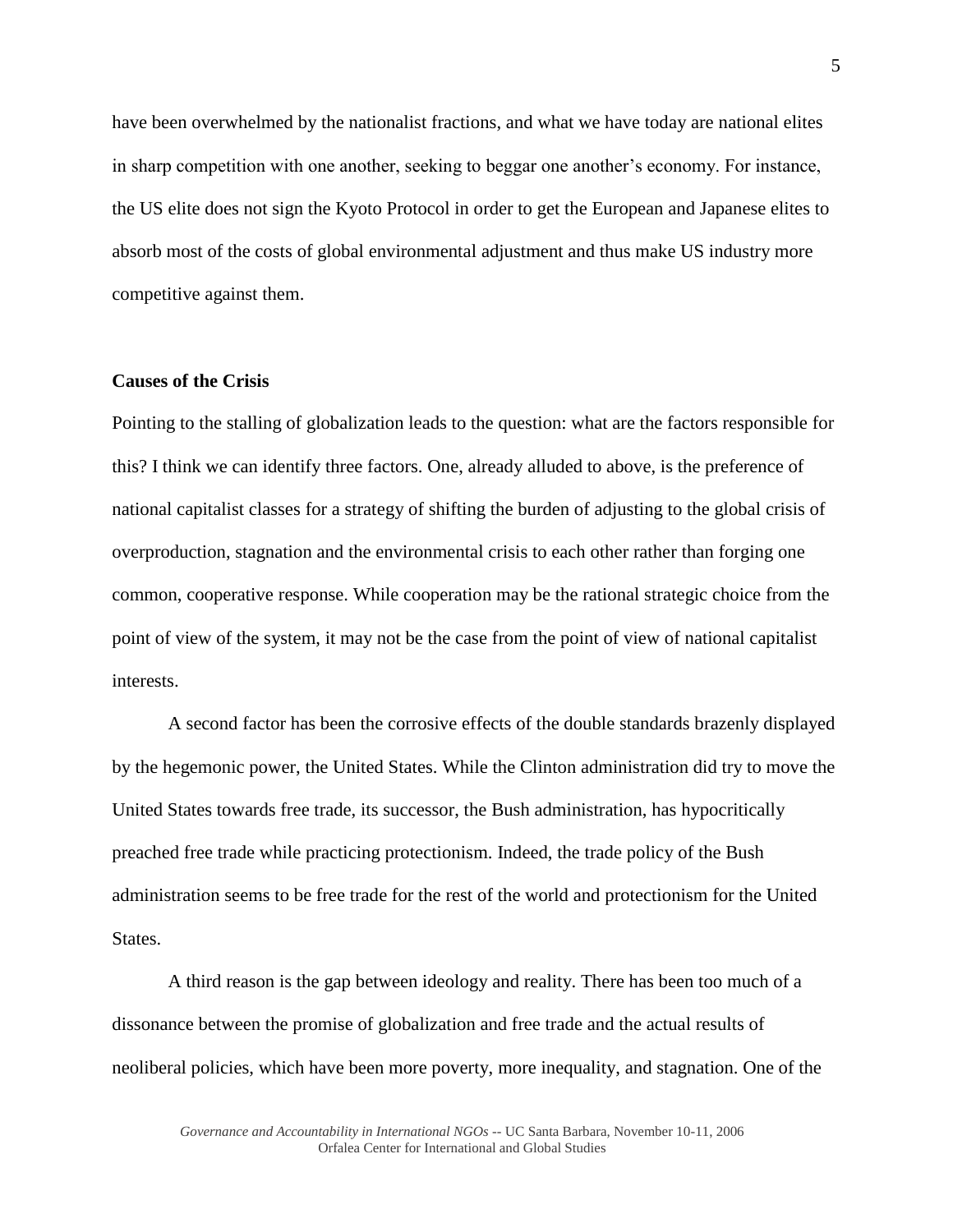very few places where poverty diminished over the last fifteen years is China, and it has not been neoliberal policies but interventionist state policies that managed market forces that were responsible for lifting 120 million Chinese out of poverty. There are, of course, many major problems with China's high-speed growth, but we will return to this issue later. Another example of great dissonance was that between the prosperity promised by the elimination of capital controls and the actual collapse of the economies that took this policy to heart. The Asian financial crisis and the collapse of the economy of Argentina, which had been among the most doctrinaire practitioner of capital account liberalization, were two decisive moments in reality's revolt against theory.

But perhaps the most critical factor has been resistance, people's resistance. The battles of Seattle in 1999, Prague in 2000, Genoa in 2001, the massive global anti-war march on Feb. 15, 2003, when the anti-globalization movement morphed into the global anti-war movement, Cancun in 2003, and Hong Kong in 2005—these were critical junctures in the decade-long people's counteroffensive that has resulted in the equivalent of a Stalingrad for the neoliberal project. But they were merely the tip of the iceberg, the summation of thousands of struggles in thousands of communities throughout the world involving millions of peasants, workers, students, indigenous people and many sectors of the middle class. We should never overestimate our influence, but we must never underestimate ourselves either.

In this regard, let me say that action is a condition for the emergence of truth. What I mean to say is that for over a decade before Seattle, the United Nations Development Program and other agencies had been publishing data showing the negative impact of structural adjustment programs, neoliberal reforms, and corporate-driven globalization. However, these remained lifeless statistics that were largely ignored by the media, the academy, and policymakers that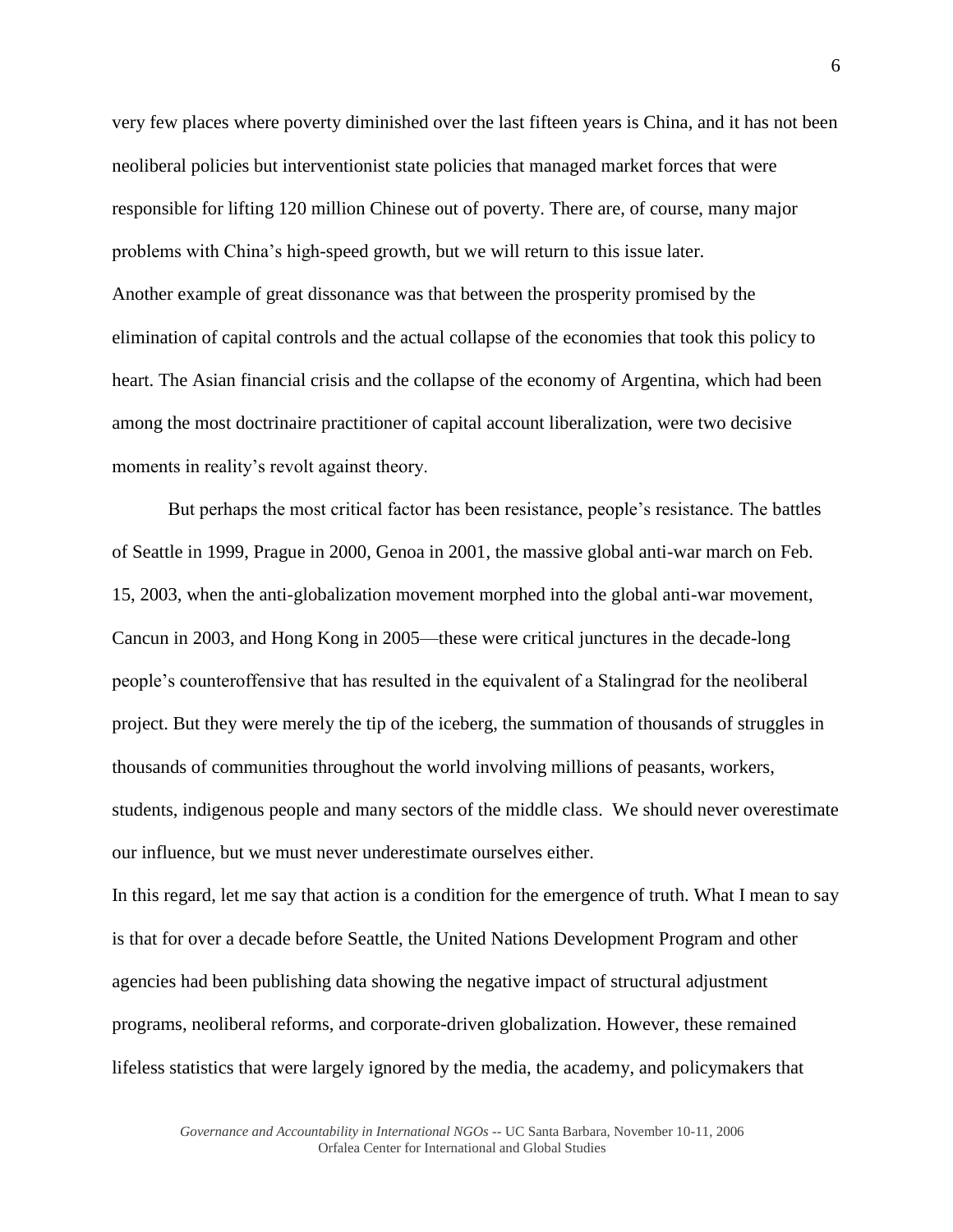held on to faith-based assumptions about the beneficial impact of these measures and processes. Seattle, by bringing the message of the protestors so forcefully to world attention, turned abstract statistics into brutal facts. It forced many influential actors to reconsider, then to backtrack on their assumptions.

In other words, to break through to world consciousness, truth needed a world-historic event like Seattle. It is doubtful if people like the Nobel Prize-winner Joseph Stiglitz or the star economist Jeffrey Sachs or financier George Soros would have detached themselves from the mainstream and begun to criticize corporate-driven globalization so forcefully had Seattle not occurred. Paradoxically, Seattle made anti-globalization opinions respectable. We were no longer Luddites. We had perhaps graduated to being barbarians at the gate—people you feared but had a healthy respect for—but we were no longer out-of-touch, out-of-synch Luddites.

### **Down but not Out**

But while corporate-driven globalization may be down, it is not out. With things not moving at the WTO, the big trading powers are putting the emphasis on free trade agreements (FTAs) or economic partnership agreements (EPAs) with developing countries. These agreements are in many ways more dangerous than the WTO since they often require greater concessions in terms of market access and tighter enforcement of intellectual property rights. Moreover, the massive flow of corporate investment from the US, Japan, and Europe to China continues, with tremendously negative consequences for workers in these countries as well as workers in China.

However, things are no longer that easy for the trading powers and the corporations. When it comes to FTA's, people in the South are becoming aware of their dangers and they are beginning to resist. The Free Trade of the Americas (FTAA)—the grand plan of George W. Bush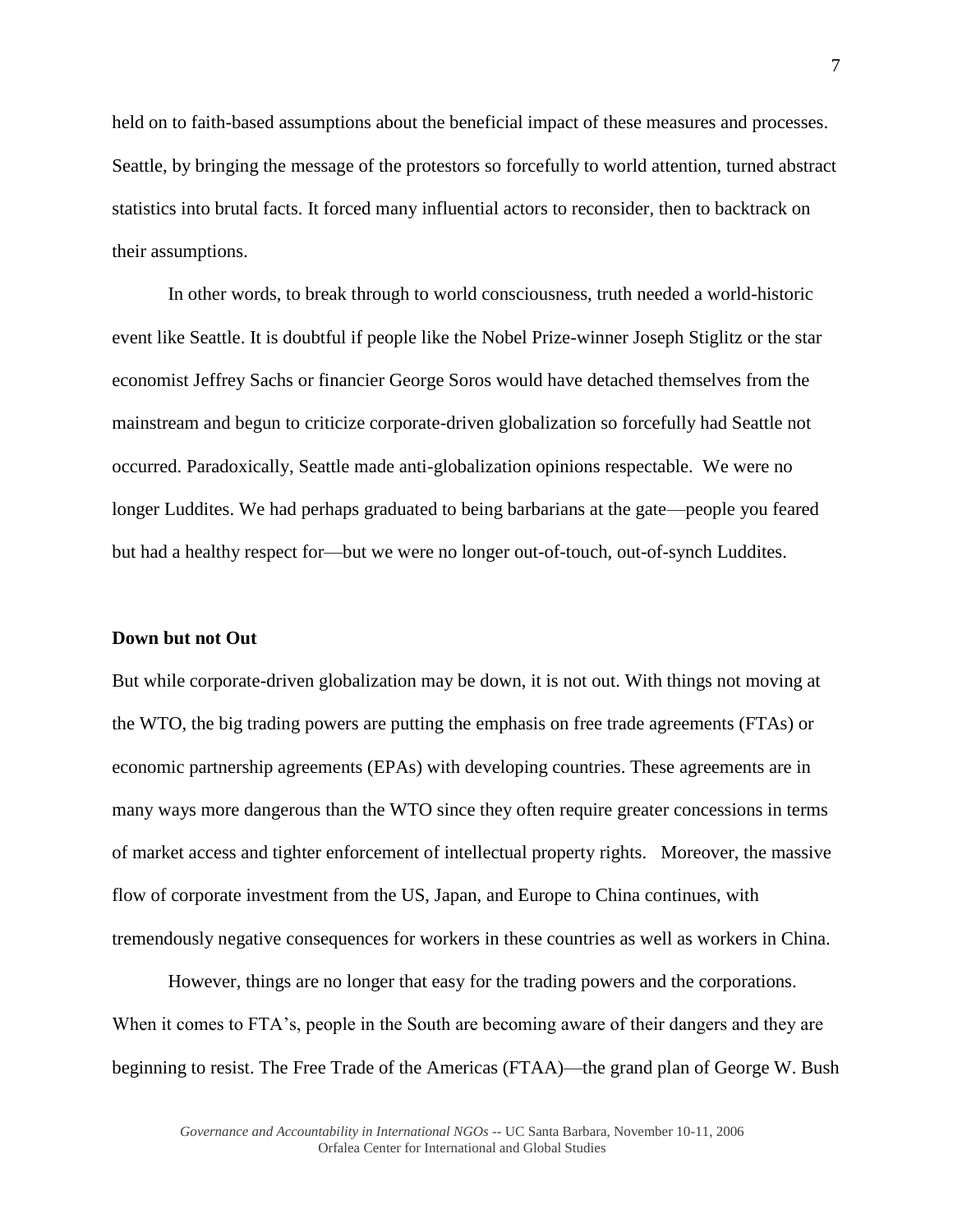for the Western Hemisphere—was derailed by the opposition of key South American governments—under pressure from their citizenries—during the Mar del Plata conference in November 2005. Also, it must be pointed out that one of the reasons many people came out to resist Prime Minister Thaksin Shinawatra in the months before the recent coup was his rush to conclude a free trade agreement between the United States and Thailand. In fact, some people would date the beginning of the end for Thaksin to January 9, 2006 when some 10,000 protesters tried to storm the building in Chiang Mai, Thailand, where negotiations were taking place between US and Thai officials.

When it comes to China, a superficial view is that the flow of labor from the rural areas, where some 700 million Chinese make an average of \$285 a year per capita, will ensure that wages will forever remain low and attractive to foreign capital. There is, however, another reality that is emerging: increasing resistance of migrant labor and peasants to the low wages, loss of land, and environmental poisoning that has accompanied the foreign–capital intensive export– oriented model of growth. In 2004, the Public Security Bureau reported that the number of "mass incidents" had risen to 74,000. In 2005, the number jumped another 13 percent. According to David Zweig, an expert on Chinese politics at Hong Kong University of Science and Technology, "A protest begins in China every five minutes. If the protests run longer than five minutes, then there are two going on at the same time."<sup>6</sup> All this has the leadership worried, and it is now apparently turning one ear to the so-called "New Left," which is proposing a very different path. That path would be that of hitching China's growth to the internal market, and in order for that to happen, local wages would have to rise significantly to create consumers with purchasing power. That could mean the end of China as the nirvana of cheap labor and the haven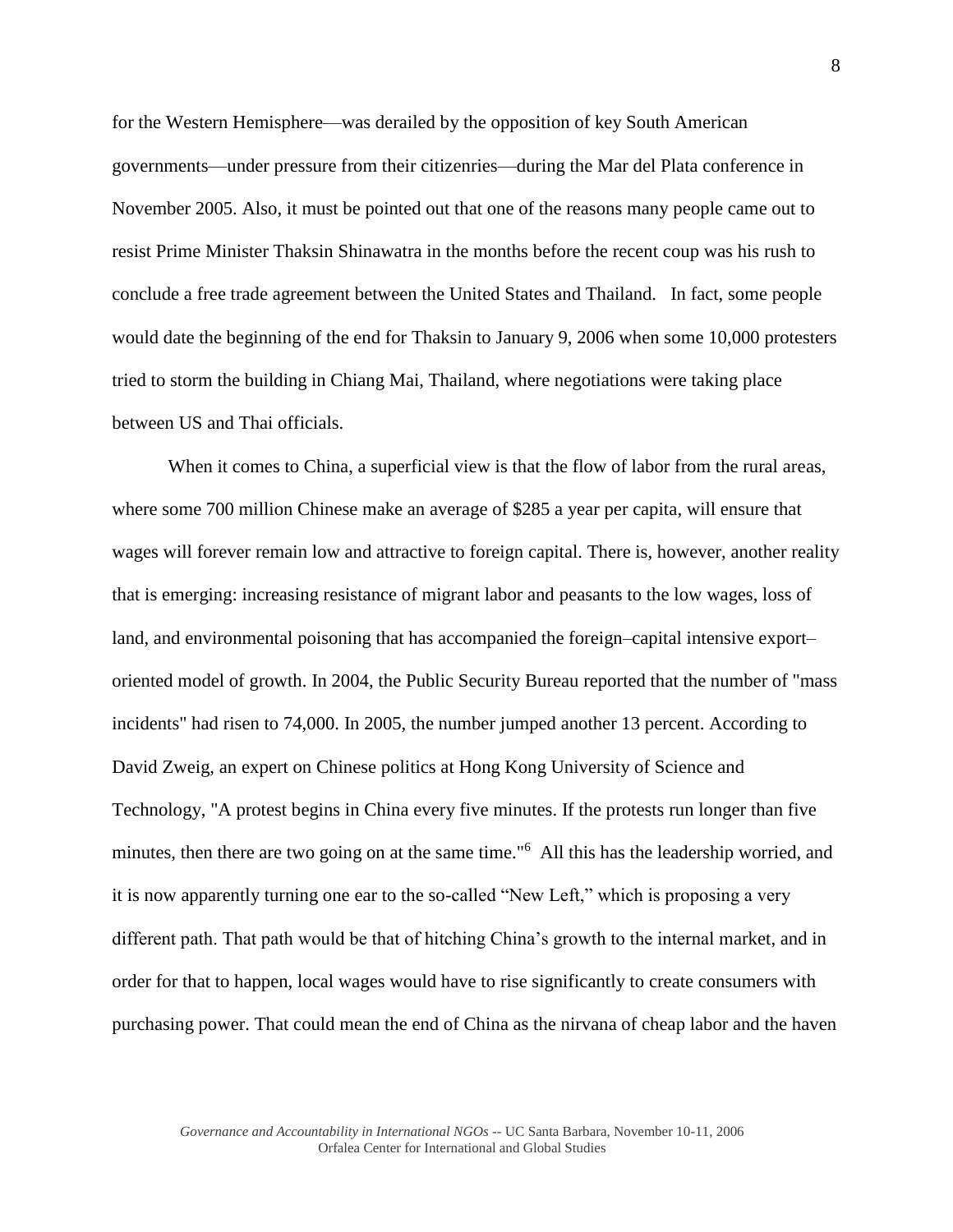of transnational corporations. This could also be accompanied by measures to take China on a more environmentally sustainable path.

Of course, the odds are still against this sea change occurring, but it is by no means impossible, and our role is to support the voices within China urging this alternative path. Indeed, with the crisis of neoliberal globalization, an alternative path is a project that we urgently need to come up with not only for China but our own societies. For although neoliberal policies have become discredited all over, neoliberalism continues to be the default mode that technocrats and academics resort to because they do not perceive a credible alternative. We are in a situation akin to that familiar scene in the old western movies: the outlaws have shot the engineer, but his hand remains on the throttle of the train. We are like the passengers trying to break into the engine room in order to get his dead hand off that throttle. In the meantime, the train picks up speed and is going to round the bend at high speed. Will we be able to get in there in time and peel those fingers off that throttle? Neoliberal policies are like that dead hand of the engineer.

#### **The World Social Forum**

When it comes to alternatives to neoliberalism, among the names that immediately come to mind is the World Social Forum (WSF). Founded in Porto Alegre in January 2001 as a counterpoint to the World Economic Forum taking place in Davos, the WSF elicited widespread enthusiasm in its early years. Now international civil society seemed to have some sort of an institutional home. Proclaimed as an "open space," the WSF in the next few years became a magnet for global networks on all sorts of issues, a place where they could come together, compare notes, and debate. Soon regional versions of the WSF were spun off, the most important being the European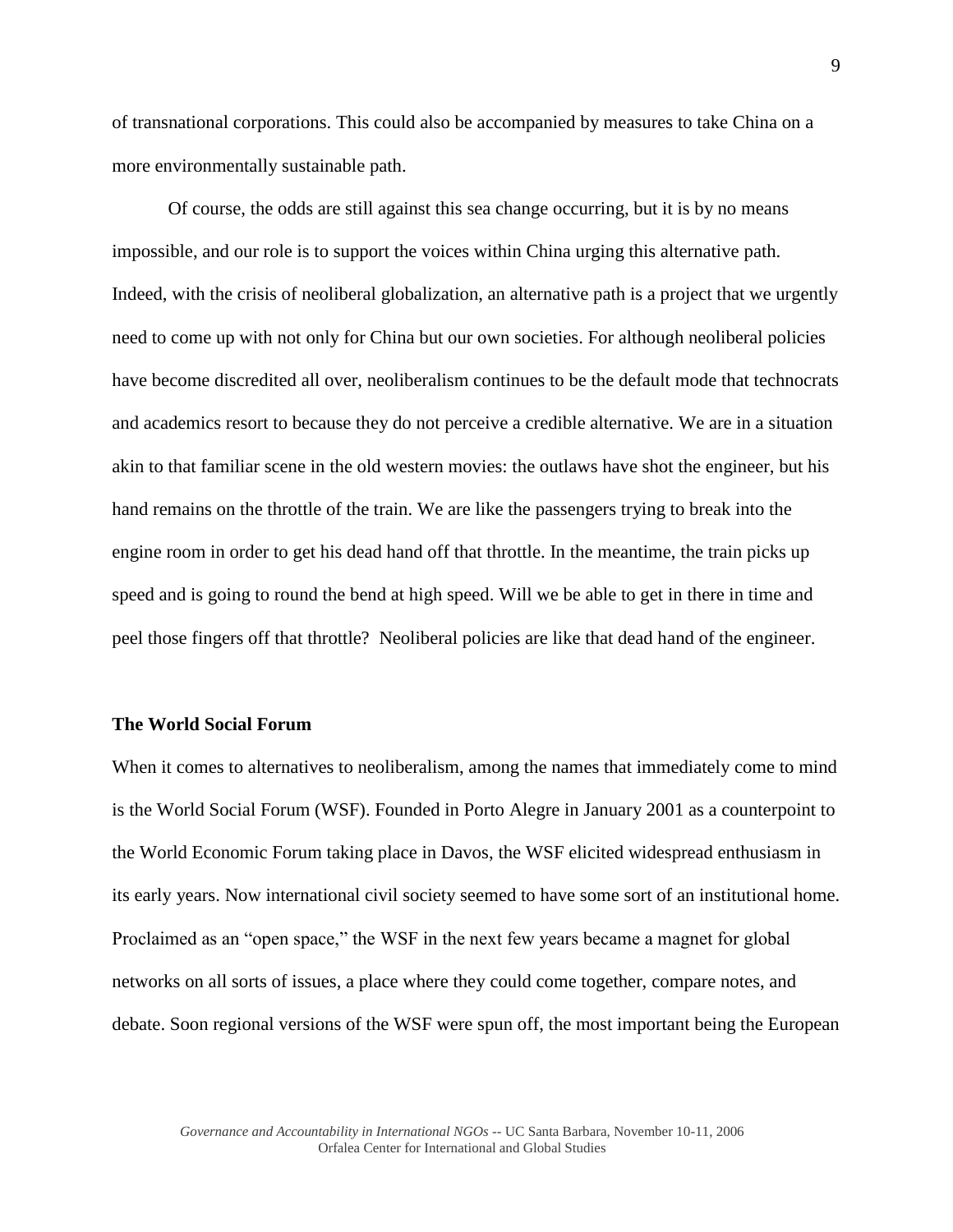Social Forum and the African Social Forum, and in scores of cities throughout the world local social fora blossomed.<sup>7</sup>

The WSF and its offspring were significant not only as sites of debate but as democracy in action. Agenda and meetings were planned with meticulous attention to process. But, through a combination of periodic face-to-face meetings and intense email and internet contact in between, the network was able to pull off events and arrive at consensus decisions. This could be very time consuming and also frustrating, and when you were at the center of organizing efforts involving hundreds of organizations (as Focus on the Global South was during the organizing of the 2004 Social Forum in Mumbai), it could be very frustrating. But this was direct democracy, and direct democracy was at its best in the WSF. One might say, parenthetically, that the direct democratic experiences of Seattle, Prague, Genoa and the other big mobilizations of the decade were institutionalized in the WSF or Porto Alegre process.

What is interesting is that there has hardly been an attempt by any group or network to "take over" the WSF process. Quite a number of "old movement" groups participate in the WSF, including old-line "democratic centralist" Marxist Leninist parties as well as traditional social democratic parties affiliated with the Socialist International. Yet none of these have tried to steer the WSF towards more centralized or hierarchical modes of organizing. Perhaps a sense that the new movement networks would never allow this to happen is the main deterrent. The closest there has been to a "takeover" is when a Trotskyite formation allegedly collaborated with Ken Livingston, the mayor of London, to micromanage the 2005 European Social Forum in London. The reaction to that was so strong that it is doubtful that that kind of process will be repeated.

Yet there have been strong criticisms of the WSF from within its own ranks. One of them is that the WSF is unanchored in actual global political struggles, and this is turning it into an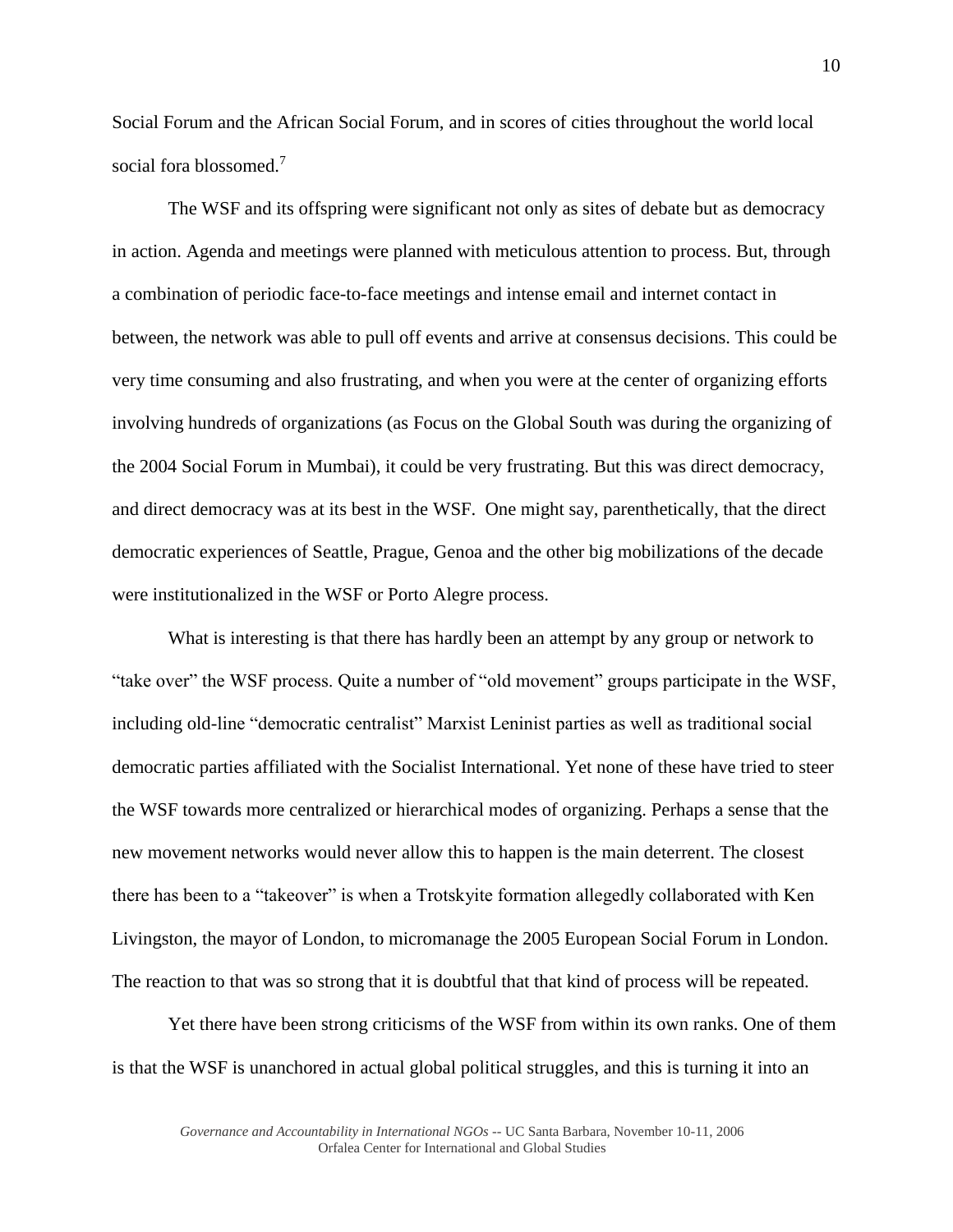annual festival with increasingly limited social impact. There is, in my view, some truth to this. Many of the founders of the WSF have interpreted the "open space" idea to the WSF not formally endorsing any particular struggle, though its constituent groups are free to do so. In the view of others, including Focus on the Global South, this is a mistake because the energy of civil society networks is their being engaged in political struggles. The WSF tries to stand above the fray, and this will increasingly lead to its becoming some sort of neutral forum, where discussion will be isolated from action. The reason that the Forum was so exciting in its early years was because of its affective impact: it provided an opportunity to recreate and reaffirm solidarity against injustice, against war, and for a world that was not subjected to the rule of empire and capital. The WSF's not taking a stand on the Iraq War and on the WTO is making it less relevant and less inspiring to many of the networks it had brought together.

This is why the sixth World Social Forum held in Caracas on January 2006 was so bracing and reinvigorating, for it inserted some 50,000 delegates into the storm center of an ongoing struggle against the empire, where they mingled with militant Venezuelans engaged in the process of social transformation while observing other Venezuelans, mostly the elite and the middle class, engaged in bitter opposition. Chavez himself warned delegates about the dangers of it becoming simply a forum of ideas with no agenda for action. He also told participants that they had to address the question of power. "We must have a strategy of 'counter-power.' We, the social movements and political movements, must be able to move into spaces of power at the local, national and regional level."<sup>8</sup>

A second criticism is that while the WSF has been critical in facilitating the exchange of ideas, especially on alternatives to neoliberalism, it has not been central in producing significant advances in this enterprise. A frequently repeated refrain is that the same ideas have been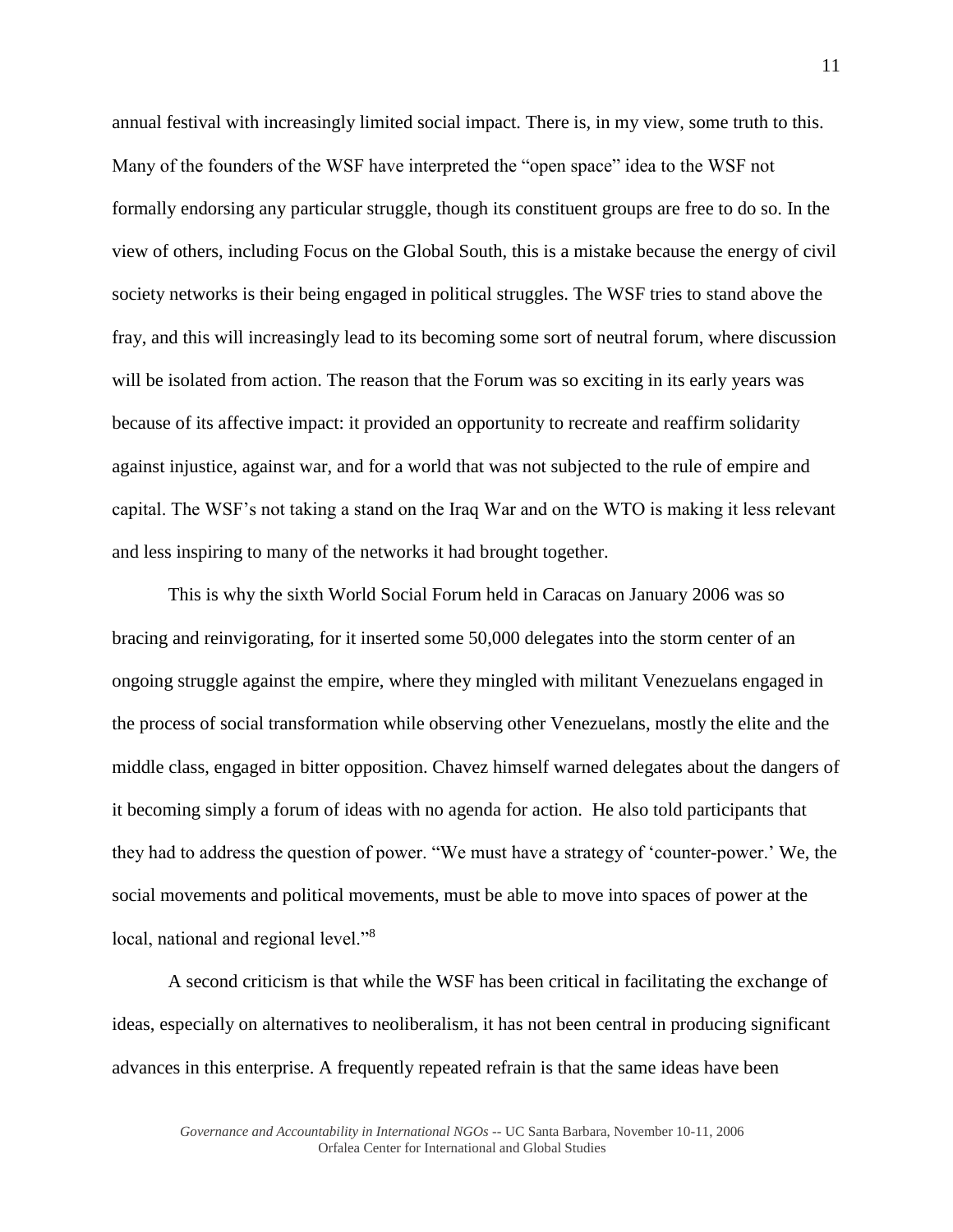circulating since 2001, and there is no cumulative build-up towards a breakthrough. This is a criticism that is less justified than the first because the elements of the alternative are already there, and how they are brought together will and is taking place in many contexts, in the WSF and beyond the WSF.

### **Deglobalization**

The key thrusts of an alternative program, I submit, are not difficult to discern. They have been articulated in many contexts and in different ways by people who have done work on alternatives to global capitalism over the last thirty years. I have labeled this alternative approach "deglobalization." Others have used other terms, such as the solidarity economy or economic democracy, but we have one thing in common: we have shamelessly borrowed and lifted ideas from one another in blatant disregard of intellectual property right. In my particular formulation, there are two levels at which what I call the process of "reconstruction" takes place: the global and the national or local.<sup>9</sup>

At the global level, the aim is to disempower the centralized neoliberal bureaucracies meaning the WTO, IMF, and World Bank—and empowering such institutions as the United Nations Conference on Trade and Development (UNCTAD), multilateral environmental agreements, and regional economic associations such as a transformed MERCOSUR in order to create a mutipolar system of global economic governance marked by checks and balances. The aim is to create the space for national economies to have space to devise strategies of development.

At the national or local level, the key elements for an alternative program would be: - moving away from export-oriented production to production for the domestic market;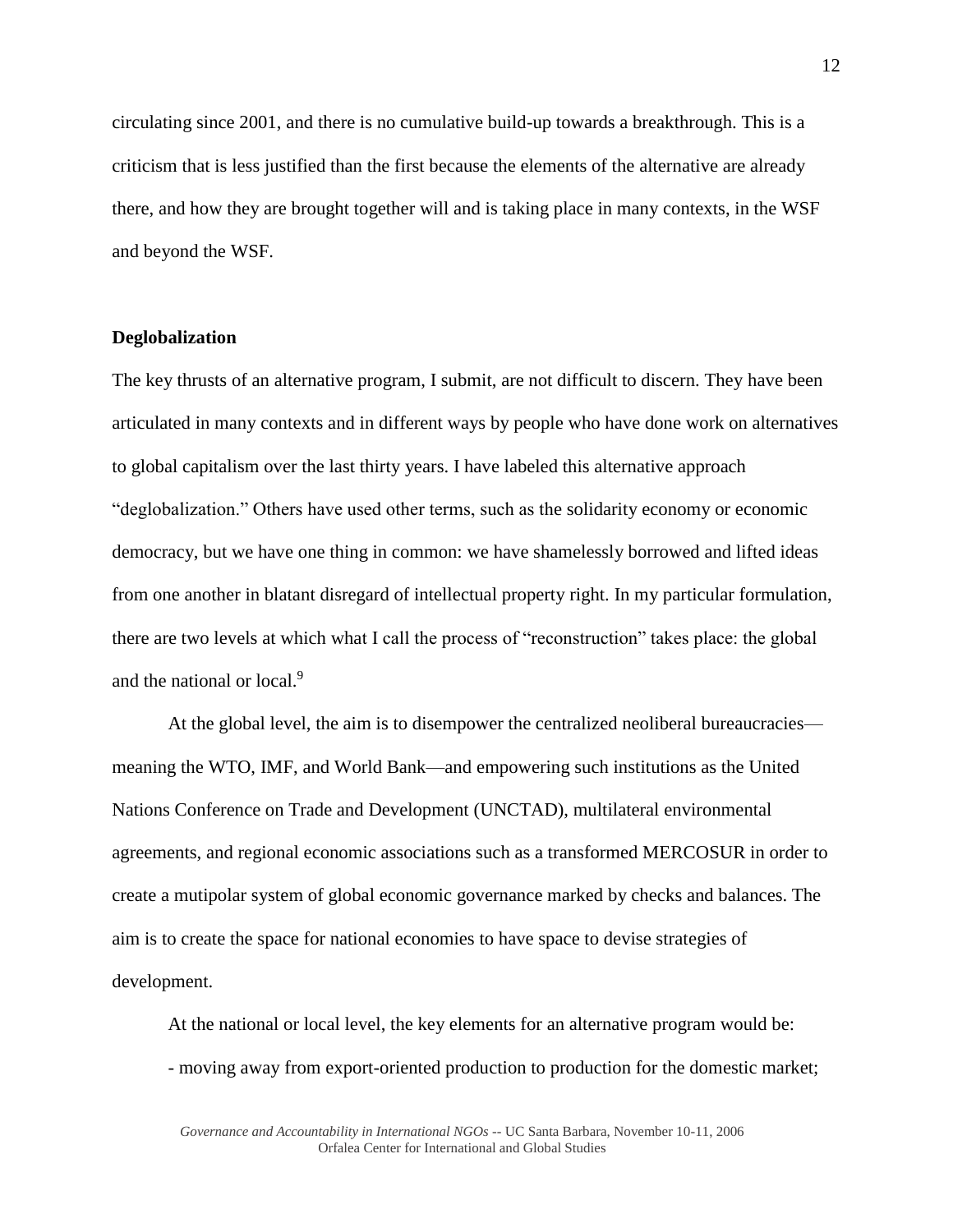- maintaining production of vital agricultural and industrial products, as well as key services, at the local level instead of shipping them out elsewhere, if this can be done at reasonable cost; this is otherwise known as the principle of subsidiarity.

- undertaking income redistribution to create a vibrant internal market as well as promote ecologically sustainable development;

- institutionalizing fair, managed trade instead of free trade;

- democratizing economic decision making, that is, letting the electorate make the key economic decisions, such as creating or phasing out industries, and not leaving this process to the market and to corporations;

- creating a system of regulating the market and the private sector that involves not only the state but civil society.

These are general principles. How they get articulated by different societies into specific strategies and policies will depend on their needs, their values, and their rhythms as societies, and this is why there will be internationally a diversity of economies, just as there is a diversity of individuals within a species. Elimination of diversity is pathological—yet this is what neoliberal economics does, and this is why we must junk its dystopian dream of one functionally integrated global economy.

I think the best way of describing this process of moving toward the alternative is a movement from an arrangement where the market, to use the words of the great Hungarian economist Karl Polanyi, has been disembedded from society and drives society to one where the market is reembbeded in society and is driven by society. We are taking about systematically subordinating the operations of the market to the higher values of justice, cooperation, and community. Often, when neoliberal economists and policymakers say we have no alternative to offer, they are really asking: what system can you offer that would be more effective than capitalism in promoting efficiency, that is reducing the unit cost of production? Well, no, that is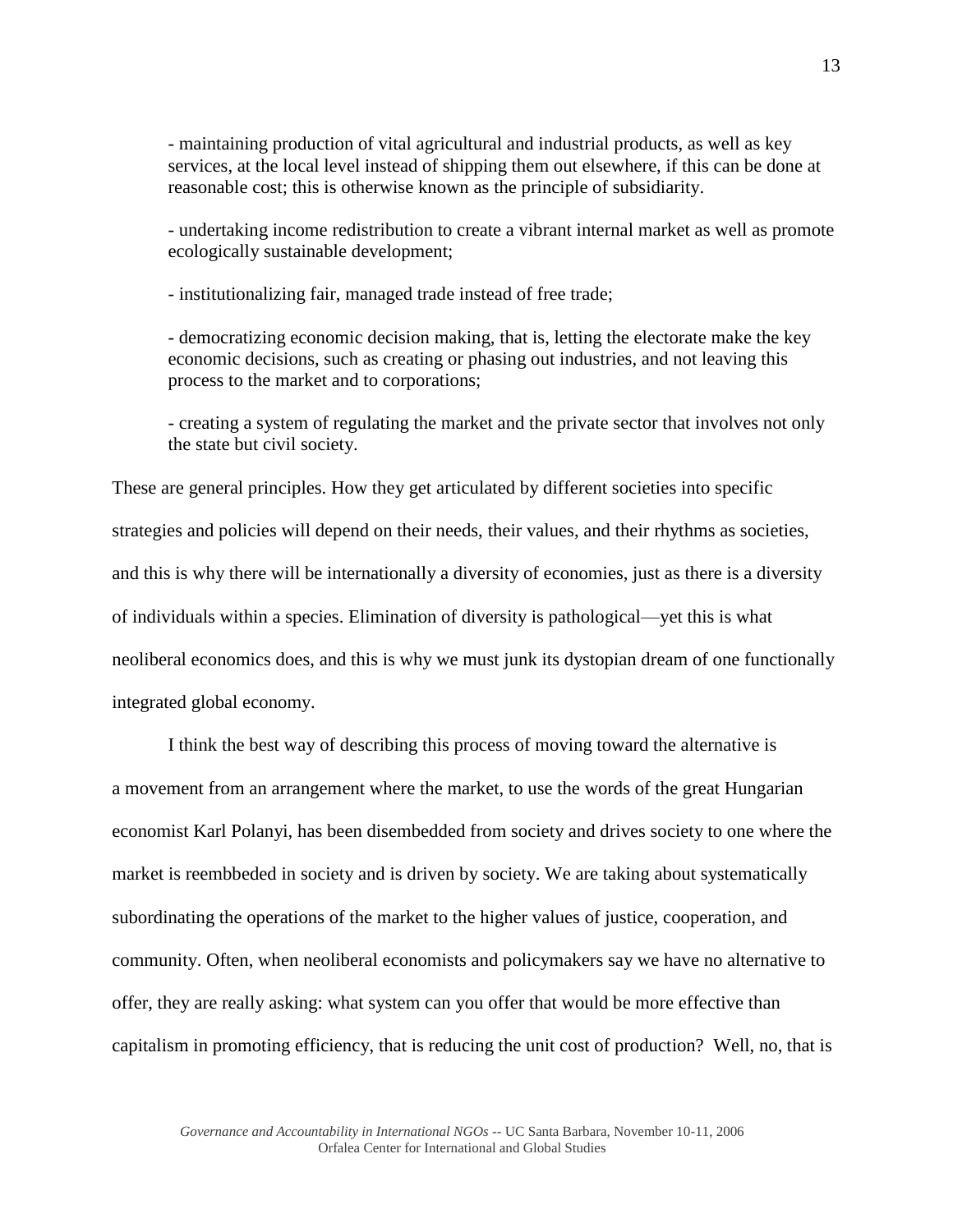not what we are offering. We are, in fact, talking about supplanting the economics of efficiency, where the key criterion is the reduction of unit cost, with effective economics, one that, instead of disintegrating national and local economies, like globalization does, reintegrates them, thus promoting stability, the general welfare, and happiness.

I would like to end by saying that we live in a period of great contradictions, where there are signs of despair as well as signs of hope. The future is not fixed. It is, as Michel Foucault and the postmodernists have so rightly asserted, contingent. Corporate-driven globalization is not irreversible since it is the actions of human beings alienated from themselves by the dynamics of global capital that have made globalization possible. We must replace our alienated selves subjected to man-made laws with our real selves as agents that consciously create our economic and social worlds. With this liberated consciousness, we can work across borders to bring about a different but all too possible world built on cooperation and not on a race to the bottom, on diversity and not on what Vandana Shiva describes as global monoculture. Only then, as an interesting thinker told us over 150 years ago in a for-my-eyes only document known as the *1844 Manuscripts,* will we truly move from the realm of necessity to the realm of freedom.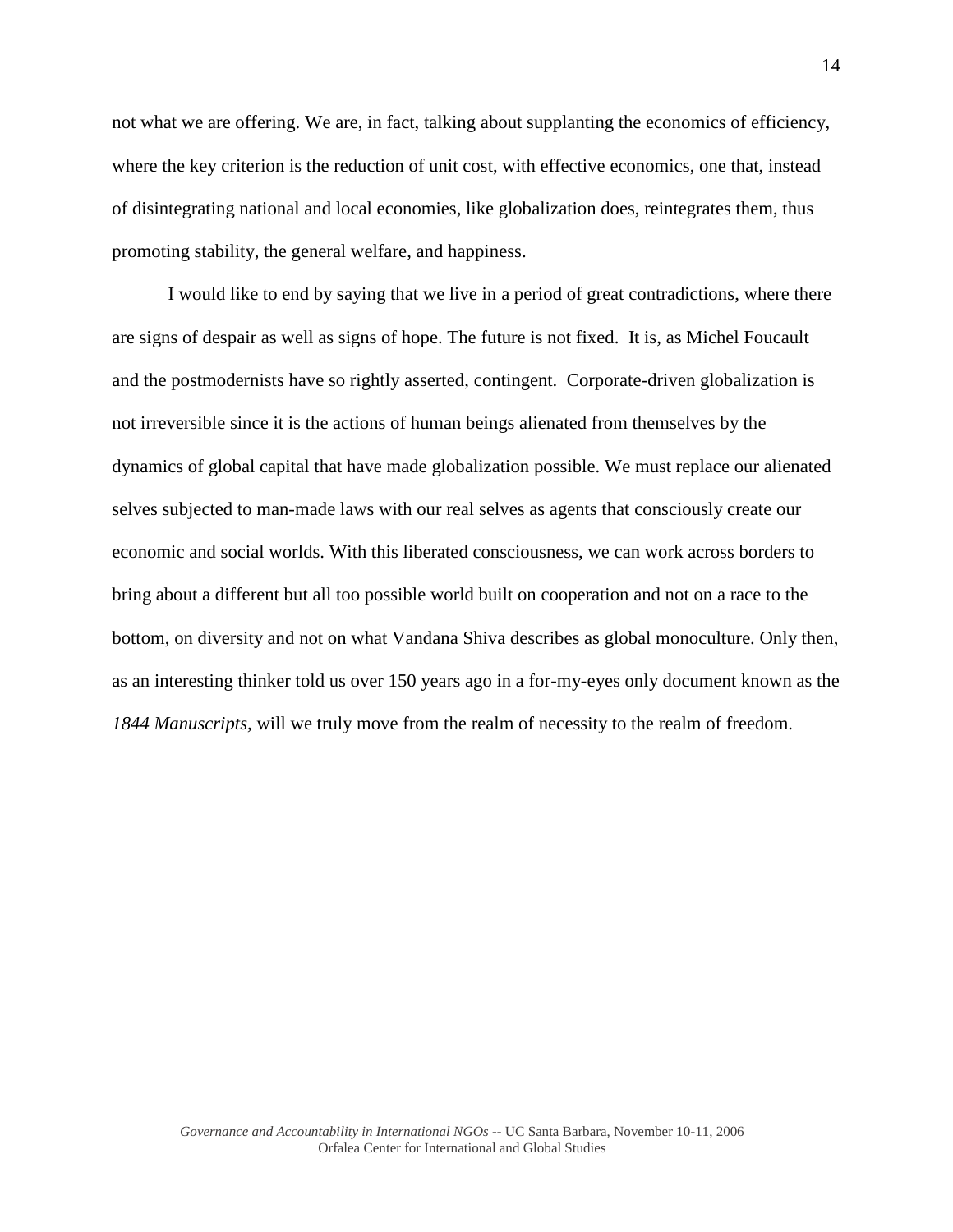*Walden Bello is the Executive Director of the Bangkok-based research and advocacy center Focus on the Global South and Professor of Sociology at the University of the Philippines at Diliman. He received the Right Livelihood Award – also known as the "Alternative Nobel Prize" – for his writings and activities on globalization in 2003.*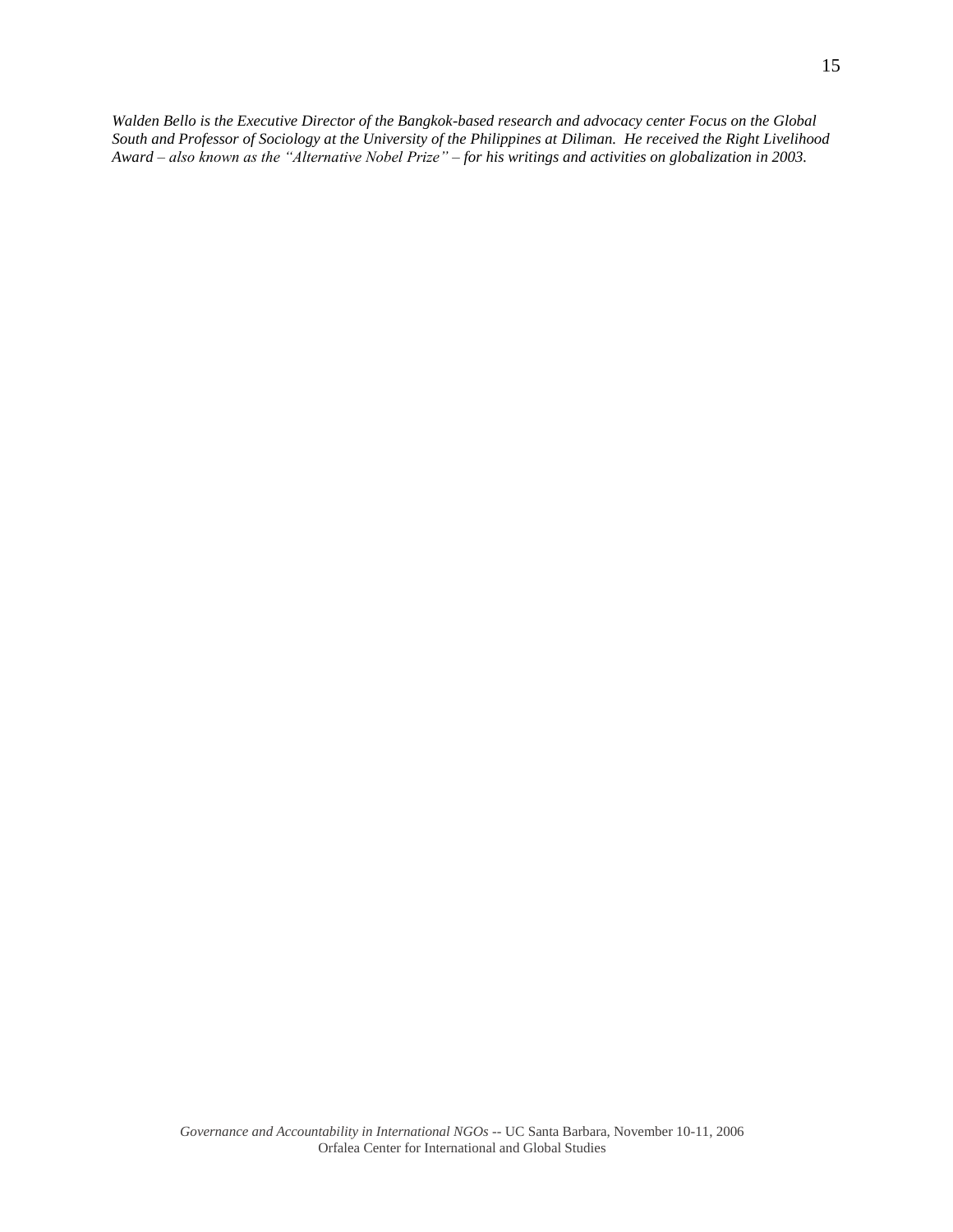# Endnotes:

 $\overline{a}$ 

<sup>1</sup> The description is that of Mike Moore, the second director general of the organization.

2 Mallaby, S. "Why Globalization Has Stalled." *Washington Post*. (2006).

<sup>3</sup> Woods, N. "The Globalizers in Search of a Future: Four Reasons Why the IMF and World Bank Must Change, and Four Ways They Can." *CDG (Center for Global Development) Brief.* (2006).

<sup>4</sup> Broad, R. "Research, Knowledge, and the Art of Paradigm Maintenance: the World Bank's Development Economics Vice Presidency." *Review of International Political Economy* 13.3. (2006): 387-419.

5 Brenner, R. *The Boom and the Bubble: The U.S. in the World Economy*. (London: Verso, 2002). 127-133.

6 Kwong, P. "The Chinese Face of Neoliberalism." *Counterpunch*. (2006).

 $7$  There are a number of articles on the WSF. Among the best is Rodríguez, G.C.A., and De Sousa, B. *Law and Globalization from Below: Towards a Cosmopolitan Legality*. (Cambridge, UK: Cambridge UP, 2005).

<sup>8</sup> Bello, W. and Malig, M. "The Sixth WSF in Caracas: A Shot in the Arm for Global Civil Society." *Focus on the Global South*. (2006).

9 Bello, W. *Deglobalization: Ideas for a New World Economy*. (London: Zed, 2002).